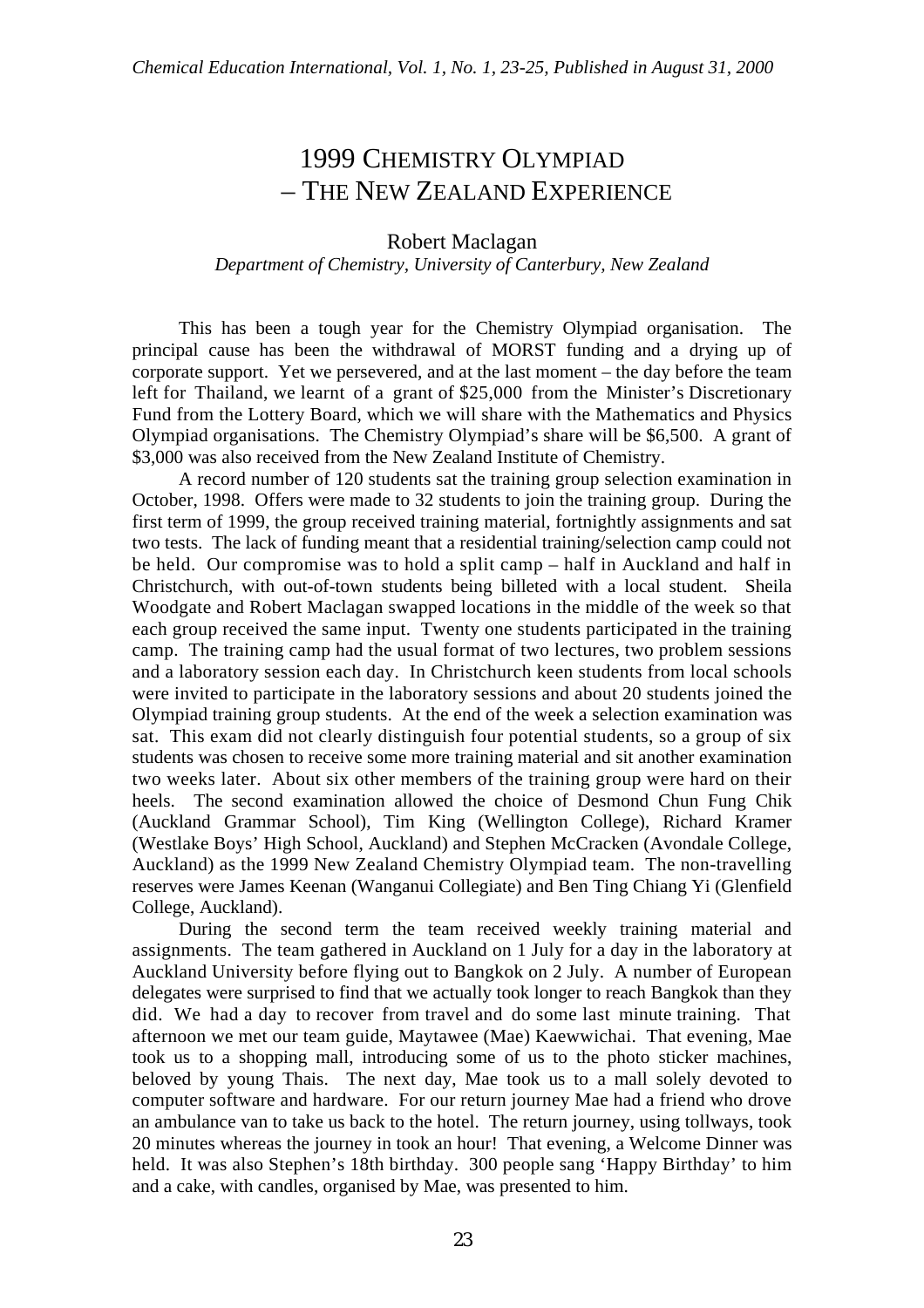The Opening Ceremony, held at Kasetsart University, was presided over by Professor Dr H.R.H. Princess Chulabhorn, a natural products organic chemist, and youngest daughter of King Bhumibol Adulyadej and Queen Sirikit. The Olympiad was part of the celebration of the 72nd birthday – the 6th cycle anniversary, of the King. Each team, with its guide, marched across the stage and bowed to the Princess, while slides illustrating the country were displayed on screens.

After the ceremony and lunch, the students and mentors were separated, with the mentors first inspecting the laboratory set up. The laboratory examination was held in an impressive new laboratory building at Kasetsart University. The mentors then travelled to King Mongkut's Institute of Technology, Ladkrabang for the first Jury session. The two laboratory exercises were the kinetics of the acid catalysed iodineacetone reaction which involved a iodine-thiosulphate titration, and a steam distillation of a natural product followed by qualitative organic analysis tests and NMR structure determination. The distillation used microscale apparatus. The use of microscale apparatus in an examination taken by high school students is likely to be the subject of debate at future Olympiads.

Then came the "translation". The English-speaking mentors aimed to produce a common examination script. This year the translation from the "official" English version took until about 4:30 a.m., not helped by not saving the original version with a different name and having the file overwritten just when it was nearly ready to print. Then we had a 45 minute bus trip back to our hotel. I had just got into bed and turned the light out when the phone range with a wake-up call! Some mentors went straight to breakfast and on to a tour that included the Grand Palace, and the Golden Teakwood Palace. Others joined them later in the day.

The next day was devoted to the preparation of the theoretical examination. The eight English speaking countries, who were joined this year by India for the first time, were better organised and caught the first bus back to the hotel. The examination included questions on thermochemistry, freezing point depression, acid-base equilibria, Beer Lambert law, radioactive decay, coordination chemistry, structure determination of a natural product, and peptide chemistry. Topics outside the normal high school syllabus had been covered in Preparatory Problems.

On the day of the theoretical exam, the Olympiad paper, the Catalyser, interviewed the New Zealand team. While the students tackled these problems, the mentors visited the old capital of Ayutthaya. On different days the students visited the Grand Palace, Ayutthaya, Safari World, and a Sea Turtle Conservatory. On the penultimate day the mentors engaged in the arbitration process, sometimes gaining more marks, while at other times having marks taken away. At the final Jury session, Sheila Woodgate was elected to the Steering Committee of the Olympiad as the representative of the Pacific Rim countries. The medal cuts were decided in less than a minute.

On the last day the closing ceremony was presided over by Professor Dr H.R.H. Princess Chulabhorn. Teams do not know what medals have been won until they are announced. To our delight we won three bronze medals, a result equalling the Netherlands and Slovakia. The team member who missed out, Stephen McCracken was suffering from an upset stomach during the theoretical exam, yet managed to be 5th non-medallist. The New Zealand team, on the basis of marks, was 25th out of 51 countries competing, just ahead of Italy and just behind Ireland. The result is outstanding for a small country. The majority of countries ahead of New Zealand receive large government grants for their Olympiad organisations allowing more training of their teams.